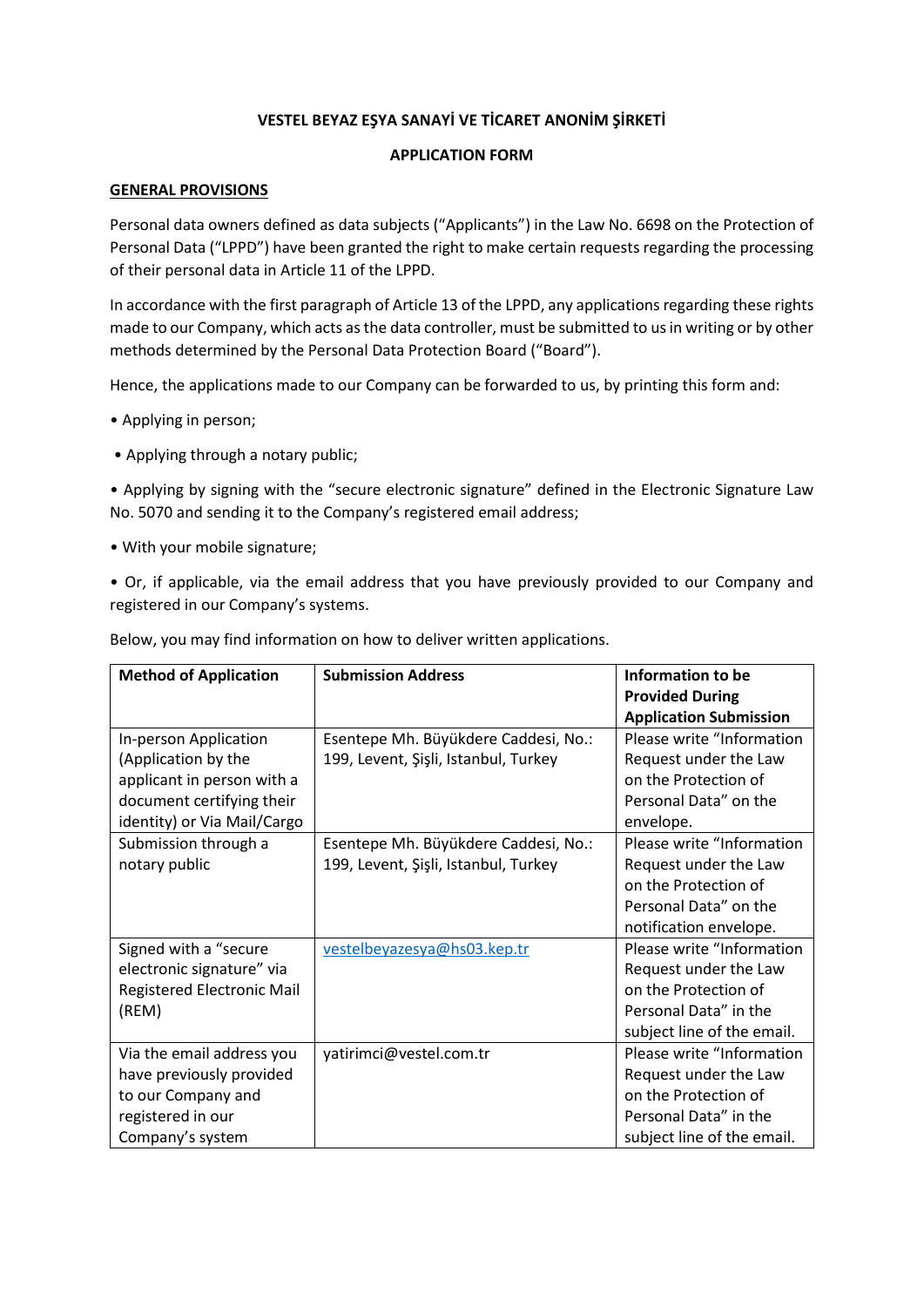We will respond to your applications within 30 (thirty) days from the date of receipt depending on the nature of your request in accordance with paragraph 2 of Article 13 of the LPPD. Our responses will be delivered to you via post or electronic media as per Article 13 of the LPPD.

### **A. Applicant contact information:**

| Name:                                 |  |
|---------------------------------------|--|
| Surname:                              |  |
|                                       |  |
| TR ID Number for Turkish              |  |
| nationals/Nationality, Passport       |  |
| Number or Identity Number (if         |  |
| applicable) for foreigners:           |  |
| Phone Number:                         |  |
| Email: (We will be able to respond    |  |
| to you faster if you specify an email |  |
| address.)                             |  |
| Address:                              |  |

### **B. Please indicate your affiliation with our Company. (Customer, business partner, employee candidate, former employee, third-party company employee, shareholder, etc.)**

| $\Box$ Customer | $\Box$ Business partner |  |  |  |
|-----------------|-------------------------|--|--|--|
| $\Box$ Visitor  |                         |  |  |  |
|                 |                         |  |  |  |
|                 |                         |  |  |  |
| Subject:        |                         |  |  |  |
|                 |                         |  |  |  |

| $\Box$ I am a former employee | $\Box$ I applied for a job/shared my CV          |  |  |
|-------------------------------|--------------------------------------------------|--|--|
| I worked between (dates):     | Date:                                            |  |  |
|                               | $\Box$ I am an employee of a third-party company |  |  |
| $\Box$ Other:                 | Your company and title:                          |  |  |
|                               |                                                  |  |  |

## **Please indicate your request under the LPPD in detail:**

………………………………………………………………………………………………………………………………………………………… …………………………………………………………………………………………………………………………………………………………… …………………………………………………………………………………………………………………………………………………………… …………………………………………………………………………………………………………………………………………………………… …………………………………………………………………………………………………………………………………………………………… ……………………………………………………………………………………………………………………………………………………………